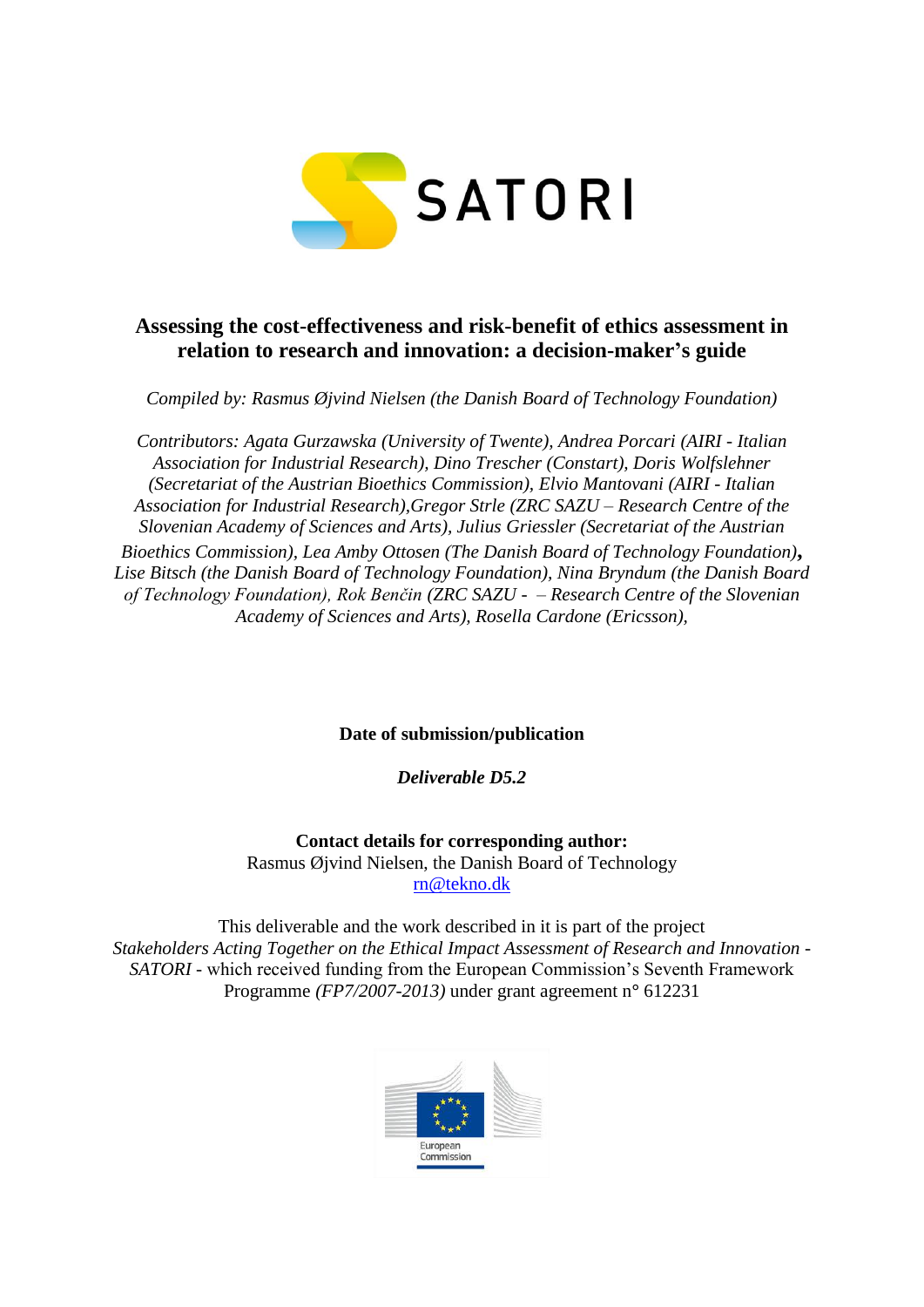

Assessing the cost-effectiveness and risk-benefit of ethics assessment in relation to research and innovation: a decision-maker's guide

# **Contents**

| 1                       | A practical methodology for assessing cost-effectiveness and risk-benefit of ethics |  |  |  |  |  |  |
|-------------------------|-------------------------------------------------------------------------------------|--|--|--|--|--|--|
| 1.1                     |                                                                                     |  |  |  |  |  |  |
| 1.2                     |                                                                                     |  |  |  |  |  |  |
| 1.3                     |                                                                                     |  |  |  |  |  |  |
| $\boldsymbol{2}$        |                                                                                     |  |  |  |  |  |  |
| 2.1                     |                                                                                     |  |  |  |  |  |  |
| 2.2                     |                                                                                     |  |  |  |  |  |  |
| 2.3                     |                                                                                     |  |  |  |  |  |  |
| 2.4                     | Recommended: A proportionality approach to cost-effectiveness of EA  10             |  |  |  |  |  |  |
| 3                       |                                                                                     |  |  |  |  |  |  |
| 3.1                     |                                                                                     |  |  |  |  |  |  |
| 3.2                     |                                                                                     |  |  |  |  |  |  |
| 3.3                     |                                                                                     |  |  |  |  |  |  |
| 3.4                     |                                                                                     |  |  |  |  |  |  |
| $\overline{\mathbf{4}}$ |                                                                                     |  |  |  |  |  |  |
| 5                       |                                                                                     |  |  |  |  |  |  |
| 6                       |                                                                                     |  |  |  |  |  |  |
| 7                       |                                                                                     |  |  |  |  |  |  |
| 8                       |                                                                                     |  |  |  |  |  |  |
| 9                       |                                                                                     |  |  |  |  |  |  |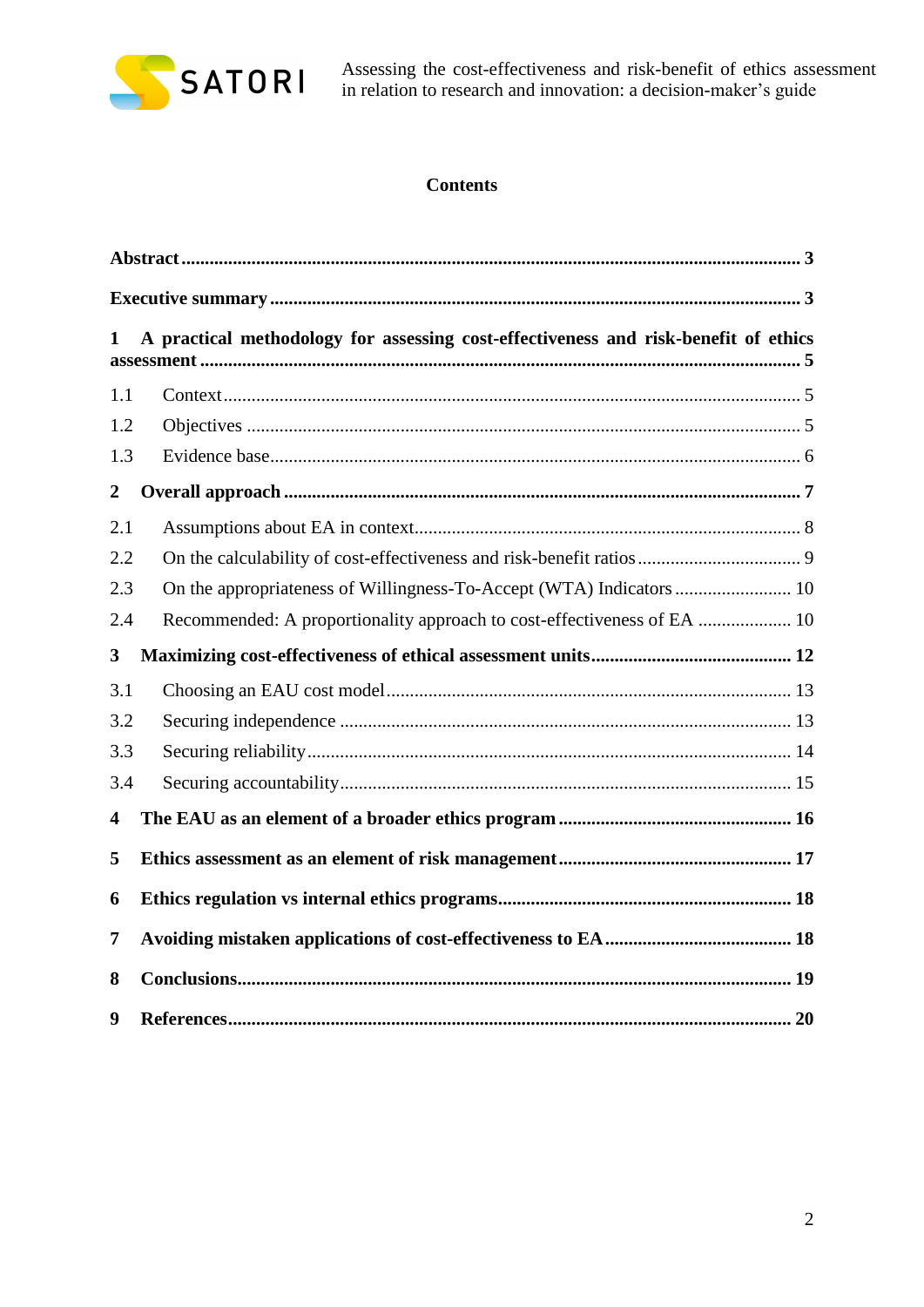

# <span id="page-2-0"></span>**ABSTRACT**

This report proposes **a methodology outlining when and where different approaches to cost-effectiveness assessment (CEA) and risk-benefit analysis (RBA) may meaningfully be applied to ethics assessment (EA) of research and innovation (R&I).** The aim of this methodology is two-fold. On the one hand the purpose is to guide decision-makers through the process of weighing costs and risks against effectiveness and benefits in relation to implementation of EA in organizations that are in one way or the other involved in R&I. On the other hand the purpose is also to prevent EA from being implemented in a manner where misplaced concerns about running costs and short-term risks undermine the efforts of the Ethical Assessment Unit (EAU) to guide research performing and funding organizations away from ethics breaches, staekeholder backlash, and negative impacts on society towards positive impacts and sustained levels of trust and legitimacy. To achieve this dual goal, the methodology presented herein identifies both appropriate pathways and blind alleys in the interface between CEA and RBA methodology and EA institutions and practices. More specifically, the methodology helps the decision-maker to stay clear of a largely ineffectual focus on tweaking the running costs of ethics assessment practices and to focus instead on achieving most effectively the goals that ethics assessment aims to attain while staying within a reasonable cost level.

## <span id="page-2-1"></span>**EXECUTIVE SUMMARY**

This report provides a guide by which decision-makers considering the implementation of ethical assessment in relation to R&I projects or programs may break down the questions of cost-effectiveness and risk-benefit of ethics assessment into manageable chunks. Following this guide, decision-makers may circumvent the pitfalls of an overly simplified application of cost-effectiveness and risk-benefit considerations to ethical assessment of R&I.

The report provides an overall framework of interlinked assumptions about the costs and risks, effects and benefits in relation to ethical assessment and ethical impact assessment of R&I. This framework helps to clarify that while operational costs of ethical assessment units are easily quantifiable and most of the other costs and benefits involved in ethical assessment of R&I are not, this should not trick decision-makers into treating operational costs as the only relevant variable.

The guide furthermore provides food for thought regarding the possible benefits of implementing ethical assessment as part of a broader ethics program; as part of a risk management strategy; and as a necessary compliment to external regulation.

The main risk that arises when applying ethical assessment to R&I is that research in 'grey areas' may not be approved. But this risk should be weighed against the possibility that ethical assessment, by shaping R&I plans, may help to point projects or programs towards new application areas or induce design improvements, which would otherwise have been overlooked. The risks arising from the application of ethics assessment should also be weighed against the risks stakeholder backlash and of human rights violations, both of which can go unchecked under ordinary quality and risk management approaches that do not specifically focus on ethical issues. From this risk management perspective, funding ethical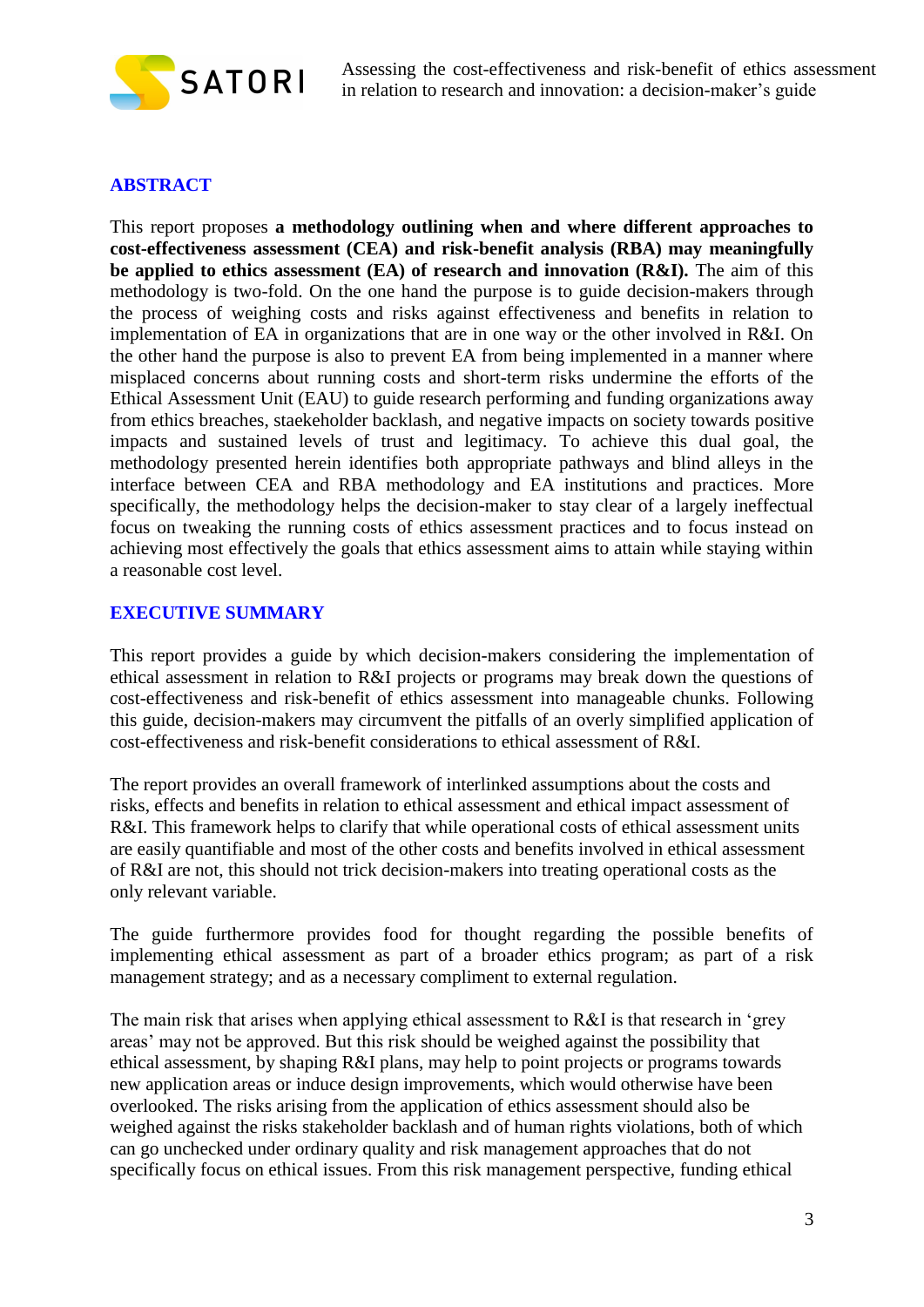

assessment may be seen as a wager on the potential for new opportunities to arise out of it and as an investment in quality, stakeholder management, and the protection of human rights.

All of this should not be seen as a sales pitch for ethical assessment. Rather, this guide provides concrete reflections relevant to the implementation of ethics assessment in R&I organizations or networks. For example, the guide discusses how to balance cost models against independence, reliability and accountability of the ethical assessment unit. These are the types of reflection necessary for the cost-effective implementation of ethical assessment, and the SATORI team hopes that the guide will help decision-makers through real world implementation considerations.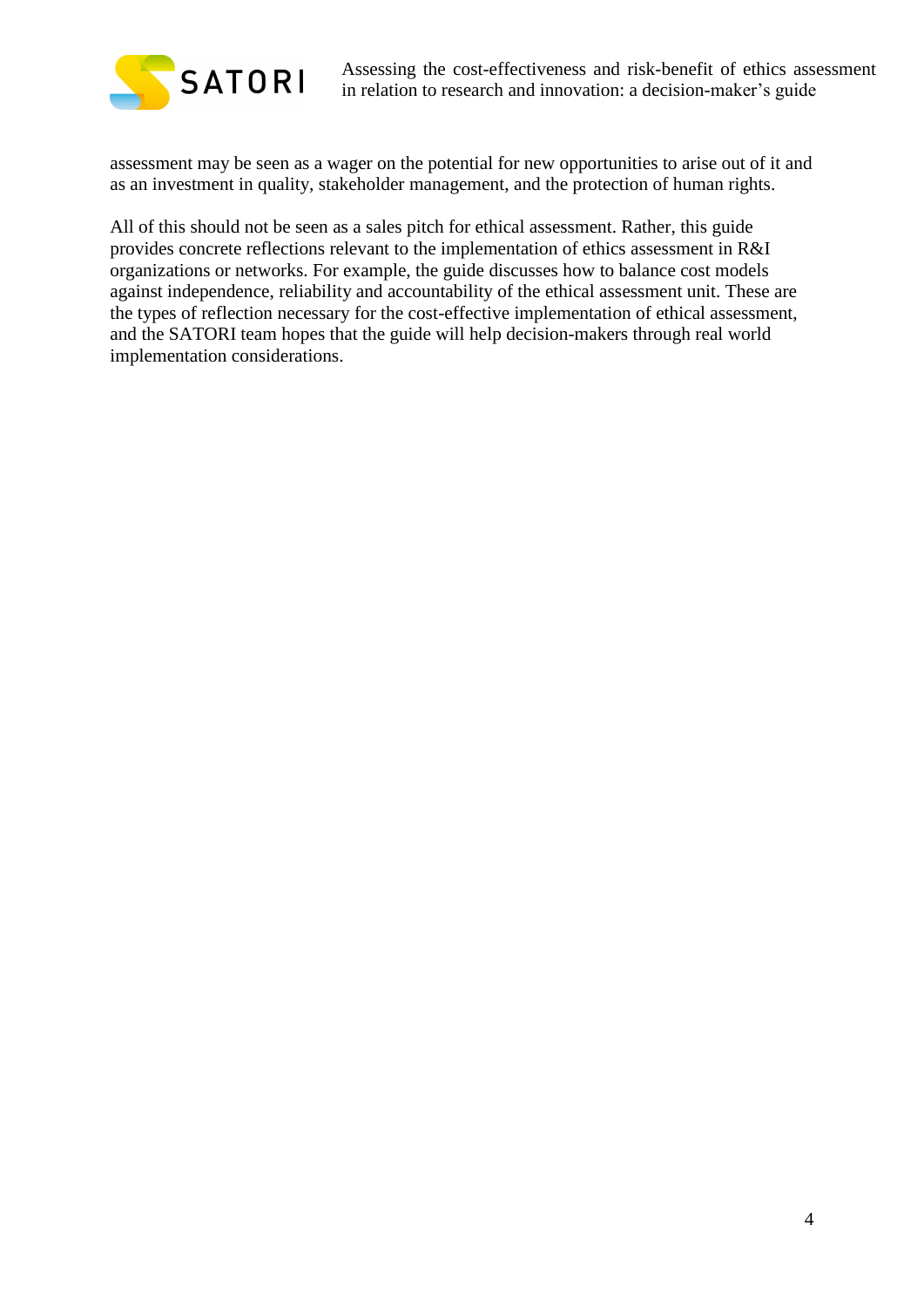

# <span id="page-4-0"></span>**1 A PRACTICAL METHODOLOGY FOR ASSESSING COST-EFFECTIVENESS AND RISK-BENEFIT OF ETHICS ASSESSMENT**

This report proposes **a methodology outlining when and where different approaches to cost-effectiveness assessment (CEA) and risk-benefit analysis (RBA) may meaningfully be applied to ethics assessment (EA) of research and innovation (R&I).** The aim of this methodology is two-fold. On the one hand the purpose is to allow decision-makers to weigh costs and risks against effectiveness and benefits in relation to implementation of EA in organizations that are in one way or the other involved in R&I. On the other hand the purpose is also to prevent EA from being implemented in a manner where misplaced concerns about cost and risk undermine the efforts of the Ethical Assessment Unit (EAU) and compromise the real and perceived quality of EA. To achieve this goal, the methodology presented herein identifies both appropriate pathways and blind alleys in the interface between CEA and RBA methodology and EA institutions and practices.

# <span id="page-4-1"></span>**1.1 CONTEXT**

**The narrow context** of this report is that it is part of the SATORI project, which aims to construct a common European framework for ethics assessment of R&I. The aim of the project is that this framework shall be applicable across the many different disciplines that make up European R&I and be relevant for the many different types of organization involved in R&I. The approach to EA taken by the SATORI project seeks to expand the concept of EA beyond the scope of organizational-internal research integrity and ethical behaviour by also taking into account the ethical aspects of the downstream impacts of R&I (see SATORI  $D4.1$ <sup>i</sup>. The project thus aims both to create a framework within which the practices of EAUs can be compared and to promote the extension of the scope of EA practices to include ethical assessment of the impacts of R&I on society and the environment.

**The broader context** in which the SATORI project has its place is one in which society's reliance on R&I as a means of addressing societal challenges continues to grow while trust in the integrity and usefulness of R&I is itself challenged<sup>ii</sup>. Against this background, comparative analysis has shown that ethical assessment is currently spreading in geographical, disciplinary as well as sectoral terms: from core Europe to new member states; from medical research to all scientific disciplines; and from national institutions to local governments, funding agencies and industry (see SATORI D1.1). The spread of EA practices and EAU institutionalization is indicative of a broadly shared perception that ethical reflection may serve as a necessary safeguard against breaches of trust in the relationship between R&I organizations and the public. Building on this perception, Commissioner Moedas in 2015 called for a European initiative on research integrity<sup>iif</sup>.

### <span id="page-4-2"></span>**1.2 OBJECTIVES**

Within this context this report presents the outcome of work package 5 (WP5) of the SATORI project, which has explored the relevance and possible application of methods of CEA and RBA to EA practices. The ambition of this work package is to support considerations by decision-makers regarding how to design and implement EA so as to get the most value-formoney from EA with regard to improving the ethical standards of R&I practices and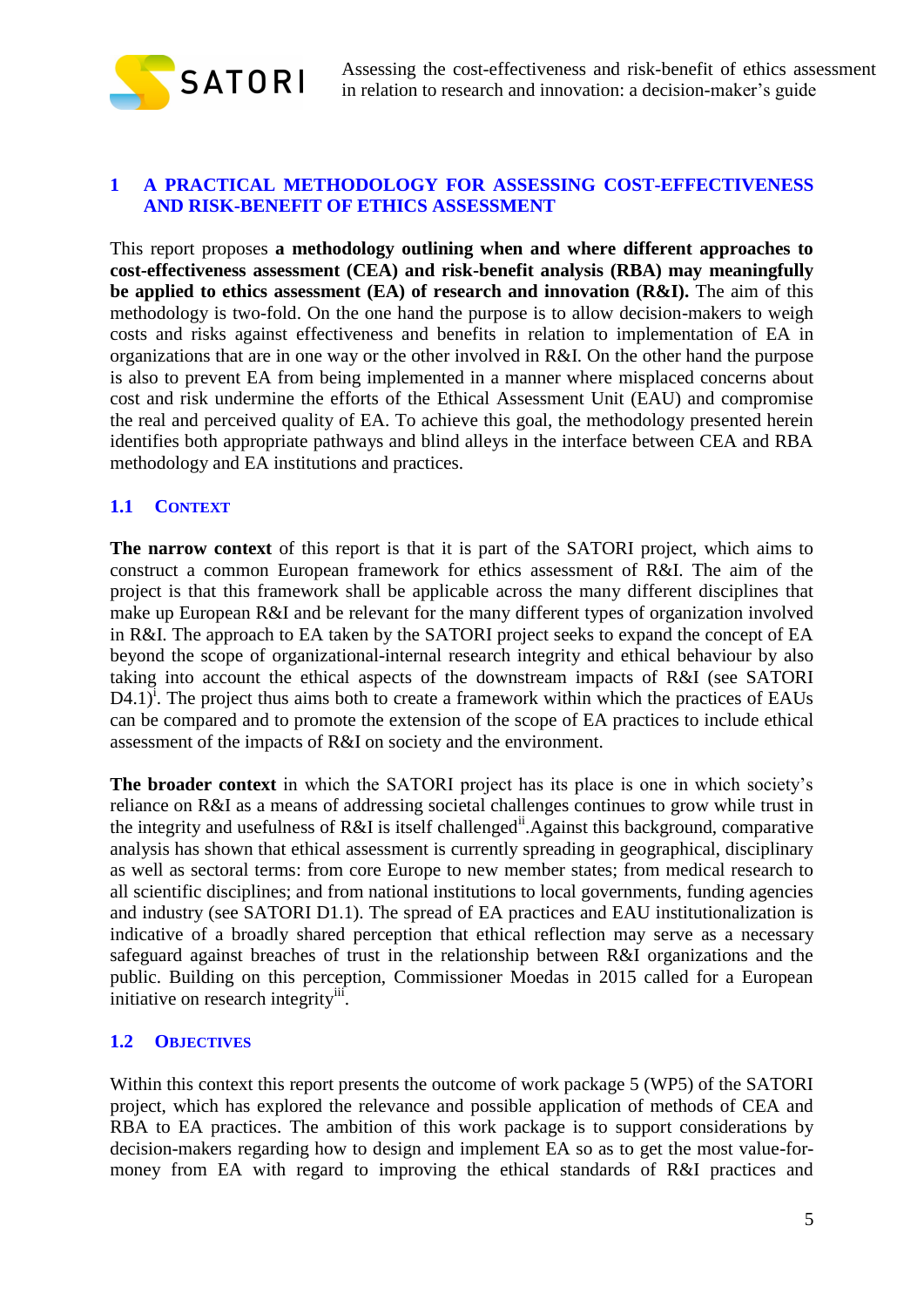

outcomes. In this regard the work package has sought to understand when and where CEA and RBA can provide reliable answers regarding the cost-effectiveness of EA practices and the balance between risks and benefits pertinent to such practices.

The objective of this report is to present the findings of the work package in a systematic, but hands-on manner, so as to provide useful assistance for decision-makers and their staff in the process of gathering decision-supporting evidence useful for the design and implementation of EA.

To this end the report will:

- Outline known means of maximizing cost-effectiveness in EAUs and EA practice;
- Show how EA may be adopted alongside other ethics interventions as elements of organizational quality control to support a 'culture of ethics';
- Indicate how EA may be integrated with risk management in the relationship between organizations and their environment;
- Evidence the necessity of organization-internal means of supporting ethical behaviour in contrast to external legislation;
- Explain why certain conceivable applications cost-effectiveness analysis to EA, which are likely to provide only pseudo-evidence, represent blind alleys to be avoided by decision-makers.

# <span id="page-5-0"></span>**1.3 EVIDENCE BASE**

The work package upon which this report is based has explored in various ways the problem of how to apply methods of cost-effectiveness and risk-benefit analysis to EA in a useful and relevant manner. After an initial phase of explorative desktop studies and interactive cases studies, the work package held an expert and stakeholder workshop exploring dos and don'ts in the application of cost-effectiveness and risk-benefit analysis to EA in relation to different types of EAUs. The outcomes of this workshop (see SATORI D5.3) helped to shape a second, more systematic literature review and to put the outputs of six case studies in the proper context. The resulting overview of conceptual and practical issues related to the application of cost-effectiveness and risk-benefit analysis to EA practice was reported separately (see SATORI D5.1). In addition to the work carried out in WP5 this report also draws on results gathered in work package 4 (WP4), which has explored ways of maximizing the effectiveness of ethical assessment units on the basis of practitioners' interviews and literature studies (see SATORI D4.1). Readers interested in exploring the underpinnings of this report are invited to download these reports at http://satoriproject.eu.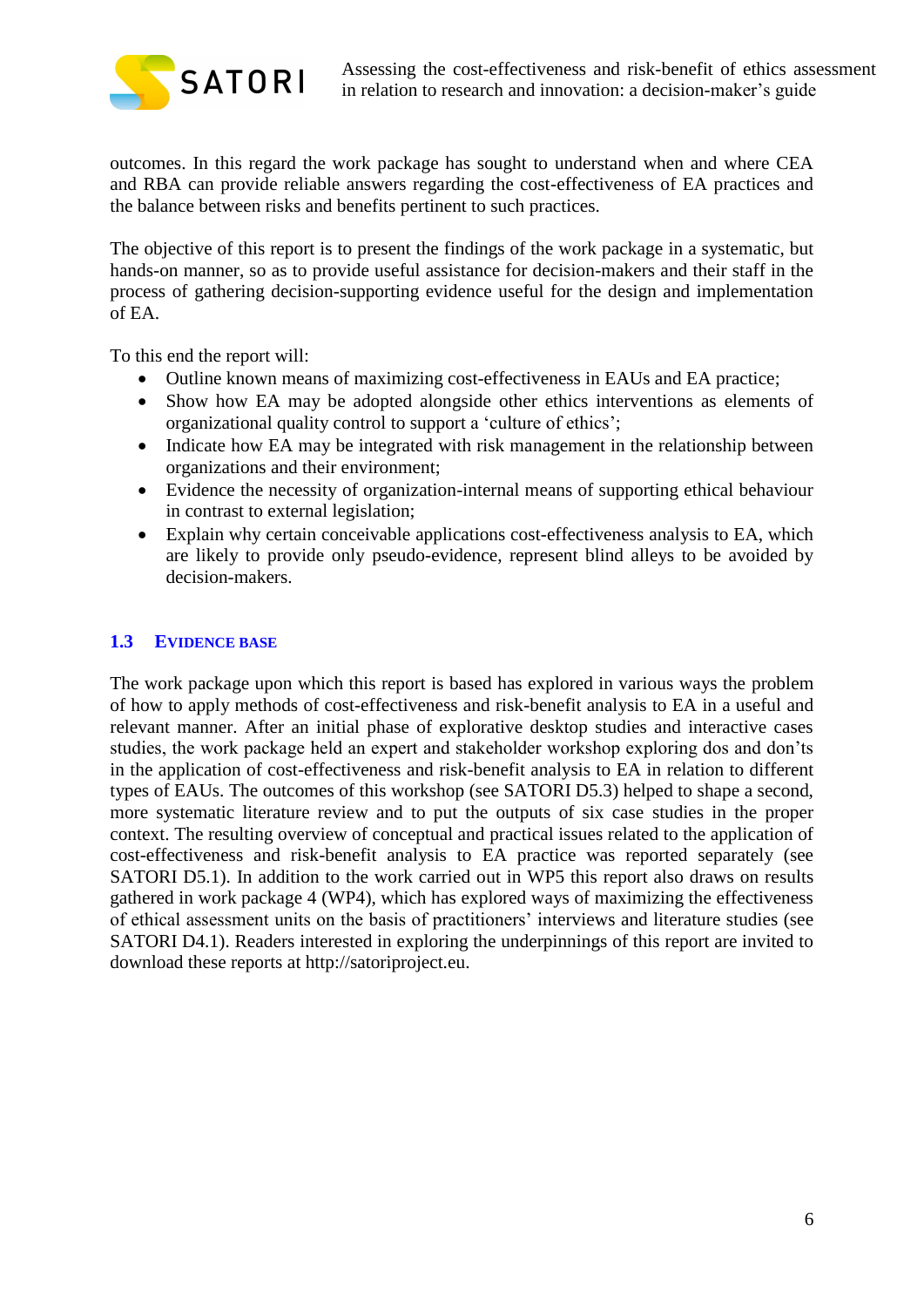

# <span id="page-6-0"></span>**2 OVERALL APPROACH**

EA may be said to entail two major categories of costs. The first category is the operational costs of the R&I practitioners and the EAU involved in assessing the planned conduct of R&I projects and possibly (as proposed in SATORI D4.2) the ethical dimensions of the foreseeable impacts of R&I projects and processes. This first cost category ultimately boils down to salaries/stipends and ordinary office overheads. The second major category is the costs incurred by R&I practitioners and organizations in order to achieve compliance with the recommendations of the EAU. This second cost category is much broader and cannot be defined beforehand. Such costs range from the costs of improved data security infrastructures to the costs of providing animals subjected to laboratory research with an artificial environment that mimics their natural one. Any organization involved in R&I practice must ultimately calculate such compliance costs as an element of the cost of doing business.

The costs entailed by EA must, however, be weighed against the costs of non-compliance. Such costs include the costs of civil suits, the costs of retracted research results or products, the costs of lowered productivity due to moral distress among workers, and the costs of lost funding and business opportunities due to reputational damage and/or missed identification of opportunities inherent in ethical R&I design.

This latter point is central both to the spread of EA and to SATORI's suggestion to expand EA practice to include the assessment of the ethical dimension of the impacts of R&I. Not only can EA contribute to the avoidance of costs incurred in the case of ethical breaches and negative impacts from R&I on the economic, social and physical environment; EA may also improve R&I processes by directing them towards societally acceptable versions of the research results and/or products they wish to produce.

EA should thus not only be seen as a safeguard against crossing red lines, such as human rights, it can also serve as an important element in the quality control and risk management of organizations involved in R&I.

That being said, the existing evidence on the effectiveness of different approaches to EA is all but non-existent. While smaller organizations may be reluctant to develop in-house EA capacities due to costs, and while cost may be mobilized as an argument against publically funded EA units, in large public or private organizations the operational costs of EAU is generally dwarfed not only by the budgets of R&I projects but also by the costs necessary to train R&I practitioners and monitor their behaviour as well as the open category of ethical compliance costs. For this reason, existing research on the effectiveness of ethics interventions center on ethical guidance and training. Based on currently available evidence considerations about the cost-effectiveness of EAUs therefore remain qualitative and learning-oriented. From a purely scientific point of view, this would seem to indicate a need for improved monitoring. However, from a practical point of view at least the operational costs of EAUs may be considered too low to merit elaborate – and hence costly - monitoring schemes.

Ultimately, the question of the operational costs of EAUs is not so much one of quantity, but one of who pays, which influence the payer has over the outcomes of the EAs, and how the EAU works to achieve trustworthy identification of and solution to ethical issues in R&I.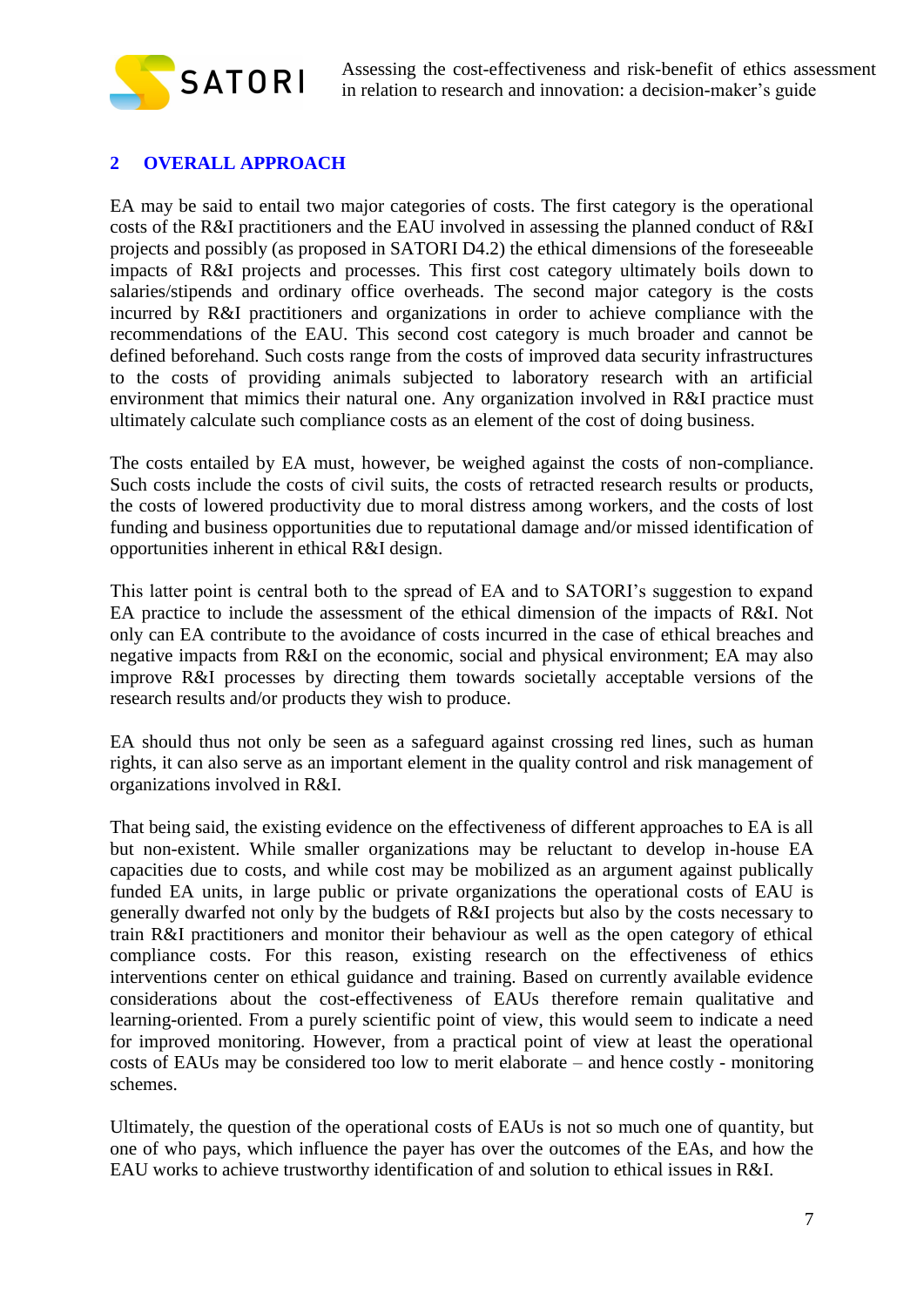

Assessing the cost-effectiveness and risk-benefit of ethics assessment in relation to research and innovation: a decision-maker's guide

### <span id="page-7-0"></span>**2.1 ASSUMPTIONS ABOUT EA IN CONTEXT**

In a nutshell, the approach presented in this report, as illustrated below, assumes the following connections between costs, risks, effects, and benefits.



*Figure 1: Connections between costs, risks, effects and benefits pertaining to the implementation of EA in relation to R&I.*

**Ethical assessment** as it is currently implemented (see SATORI D1.1) pertains first and foremost to the conduct and integrity of people and organizations involved in the project. To assess planned projects entails operational costs of ethical assessment units and/or practitioner self-assessment as well as the costs of implementing recommendations. If recommendations are well implemented, however, ethical breaches at individual and/or organizational level may be avoided, which may in turn lead to the avoidance of non-compliance costs such as retraction of research and products and productivity costs due to moral distress. Ethical assessment bears the risk that seemingly risky research or innovation may be prohibited and may induce teams and organizations to engage in 'ethics shopping', i.e. to seek funding and a license to operate in less restrictive countries or regions. But if ethical assessments are allowed to influence project planning and execution it may help to enhance trust between R&I practitioners and organizations on the one hand and R&I stakeholders on the other

**Ethical guidance** throughout project execution and results exploitation is not treated specifically in the SATORI project, but represents major compliance costs such as guidance by leadership, ethics training, and monitoring of conduct. Ongoing ethics guidance, however,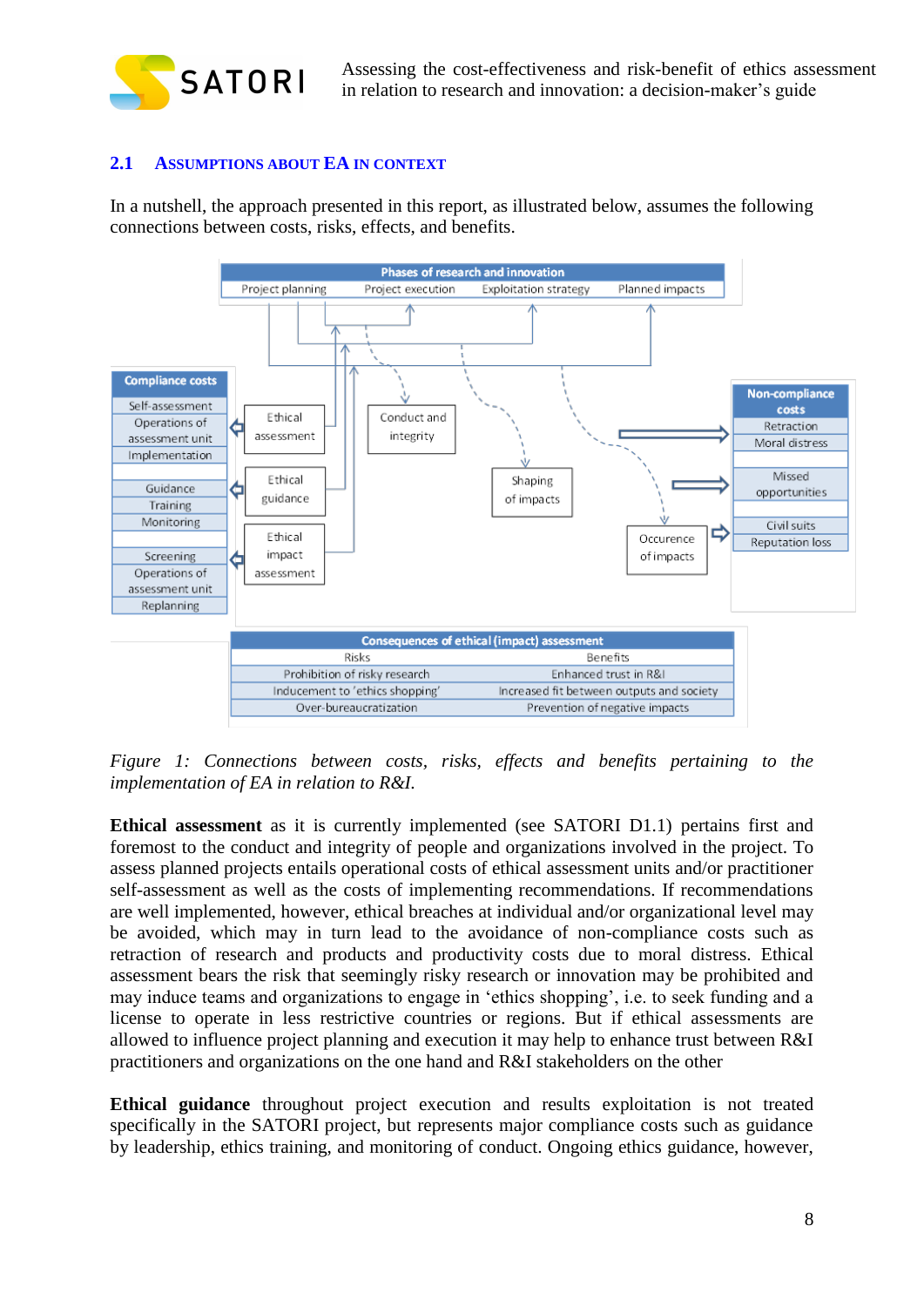

may conversely help to shape the impacts of R&I by guiding the R&I process towards opportunities inherent in ethical design

Finally, **ethical impact assessment** represents a means of upstream ethical guidance where exploitation strategies and the planned and unplanned impacts it is likely to produce are assessed from an ethical perspective. Ethical impact assessment in its full form may expand the cost of ethical assessment significantly, but precisely for this reason the SATORI project proposes a step-wise threshold analysis to avoid over-bureaucratization and unnecessary delays (see SATORI D4.2 and D7.1). The potential benefit of ethical impact assessment is to avoid already before the commitment of significant R&I resources the costs of civil suits and loss of reputation, which may be incurred in case of negative impacts occurring.

### <span id="page-8-0"></span>**2.2 ON THE CALCULABILITY OF COST-EFFECTIVENESS AND RISK-BENEFIT RATIOS**

The calculability of cost-effectiveness and risk-benefit ratios pertaining to EA is highly dependent on uncertainties pertaining to the realization of the potential benefits of the R&I project in question. The closer to basic research the R&I project is, the greater the uncertainty of the benefits from the project. On the other hand, the closer to serial production of innovative products, the easier it will be to quantify and possibly monetize costs and benefits to different actors beforehand. But even for high-probability innovation projects, the more competition in the market place between the solution produced by the project and other comparable solutions, the more uncertainty is introduced with regard to the realization of the benefits of the project. These uncertainties originating in the R&I project itself directly and negatively affect the possibility of calculating quantitative cost-benefit ratios of investments in EA/EIA implementation.

Furthermore, the organizational goals for which EA and EIA will typically be implemented – avoidance of non-compliance costs and the realization of benefits – are only ever realized as the result of a multiplicity of factors, which include the excellence of the researchers involved, the quality of management and coordination, market factors, political factors, and many others<sup>iv</sup>. For this reason, attributing the benefits of the R&I project to the EA/EIA implementation is all but impossible, even in cases where the implementation will have been experienced as making a significant difference. This further complicates the matter of calculating quantitative cost-benefit ratios for the investment.

Finally, the intrinsic and absolute value of protection human rights means that monetizing the willingness of research subjects to accept violations of those rights is inappropriate *a priori*  for any public body or private organization funding research and innovation in polities that are constitutionally obliged to defending human rights. This means that even if an when the long-term impacts of R&I would become calculable, the running costs of ethics assessment would remain tied to an area of non-negotiable (moral) value.

Since the ambition here is not to make calculable the overall cost-benefits of R&I projects, but rather to make possible specific considerations of the cost and effects, risks and benefits pertaining to EA, the approach suggested here recommends a retreat from any grand calculus of EA costs and benefit and suggests instead to address specific, more manageable areas of the question. Suggested approaches to these specific areas follow in the remainder of the report.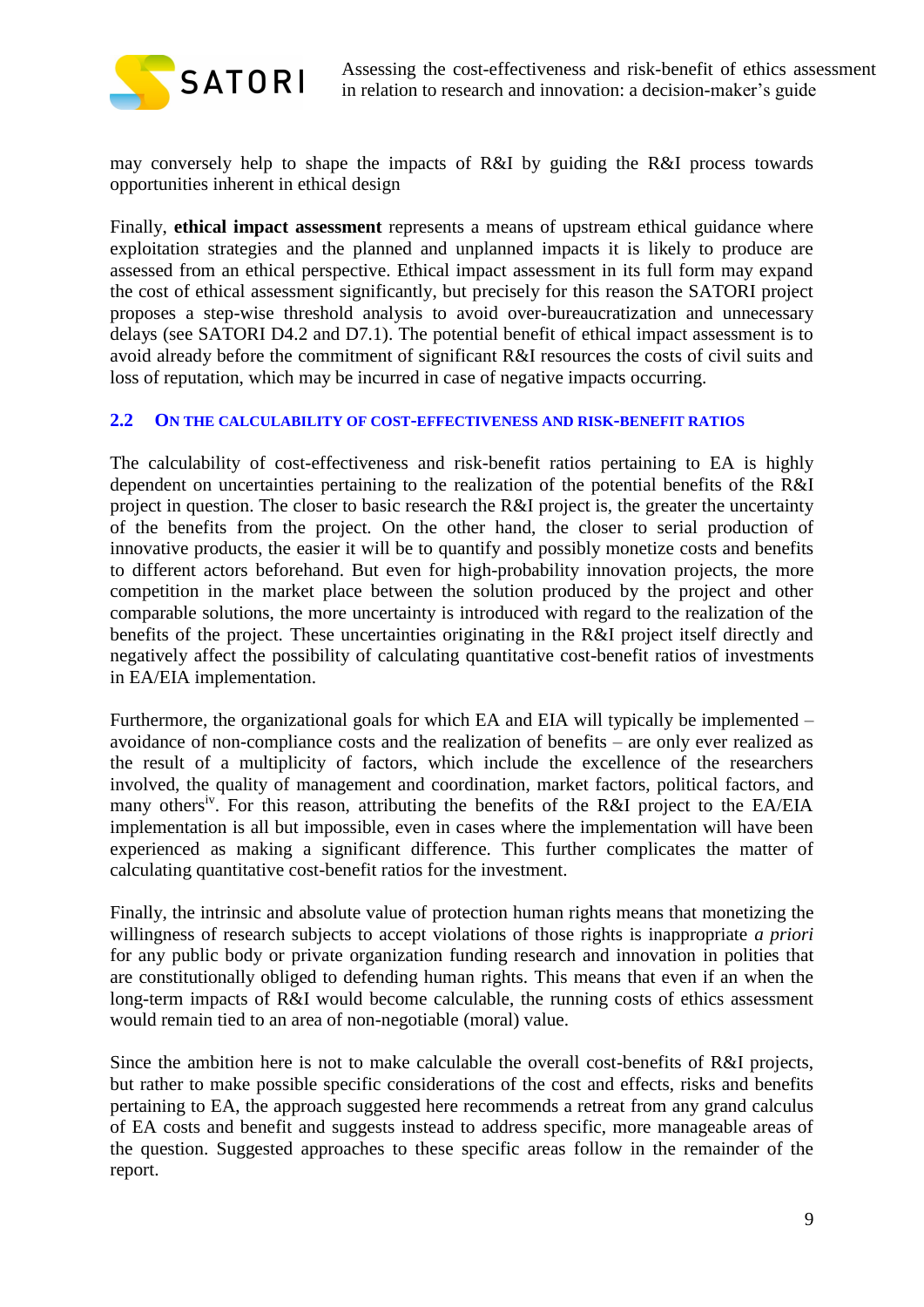

#### <span id="page-9-0"></span>**2.3 ON THE APPROPRIATENESS OF WILLINGNESS-TO-ACCEPT (WTA) INDICATORS**

The retreat from a grand calculus of EA costs and benefits recommended above in turn eliminates the appropriateness of a range of conceivable Willingness-To-Accept (WTA) and Willingness-To-Pay (WTP) indicators.

Funding organizations that implement EA procedures for research and innovation project proposals incur running costs for administrative staff and in some cases for internal ethics experts. If one were to take a short-term perspective, these costs could be weighed against the willingness of the funding organization to pay to avoid ethical breaches in the projects they fund. This willingness would most likely be linked to perceived middle-term costs of stakeholder backlash and long-term costs of missing out on societal benefits generated by the R&I project due to backlash and demands for retraction. However, it is the first step that makes this calculus impossible. Even beginning to assess the funding organizations' willingness to pay to avoid human rights violations (along with other absolute policy priorities) implies that on the other side of the table is a human being or a population willing to accept certain levels of rights violation or subjection to negative effects from R&I for a certain degree of compensation. This implication, however, is highly problematic; in fact inappropriate. The European Convention of Human Rights and its many implementations in European law do not allow for the willing alienation of human rights against compensation. This is in contrast to the contact-based US system of negotiated rights. So it would be inappropriate to consider the willingness of human subjects to accept rights violations as part of a cost-effectiveness calculus aimed at EA practice.

Mandated EA procedures impose administrative burdens on the organizations that present project proposals. These costs may be calculated using the EU's Standard Cost Model. In a short-term perspective, these costs could be weighed against the willingness of the organization making the proposal to pay for a chance at gaining funding for its project. This willingness to pay could then be added to the willingness of the same organization to pay for the prevention of a stakeholder backlash. However, applying an 'administrative burdens' perspective on ethics assessment runs into the same problem as mentioned above, namely the absolute value and the unquestionable obligation to protect human rights. A calculus carried out according to the Standard Cost Model would therefore risk crossing lines of appropriateness and should thus be avoided in relation to ethics assessment.

#### <span id="page-9-1"></span>**2.4 RECOMMENDED: A PROPORTIONALITY APPROACH TO COST-EFFECTIVENESS OF EA**

Based on the above considerations, we recommend adopting a conscious de-coupling between the running costs of ethics assessment units and the effects that ethics assessment has in the short, middle and long terms.

Instead, we recommend adopting a proportionality approach to managing the costs of ethics assessment. Adopting a proportionality approach to the cost management of ethics assessment means to take into account the orders of magnitude that separate running costs of ethics assessment units from the costs of research and innovation, the costs of potential positive or negative effects on society, and the absolute value of human rights protection. At the same time, this approach will relegate the question of effectiveness of ethics assessment to the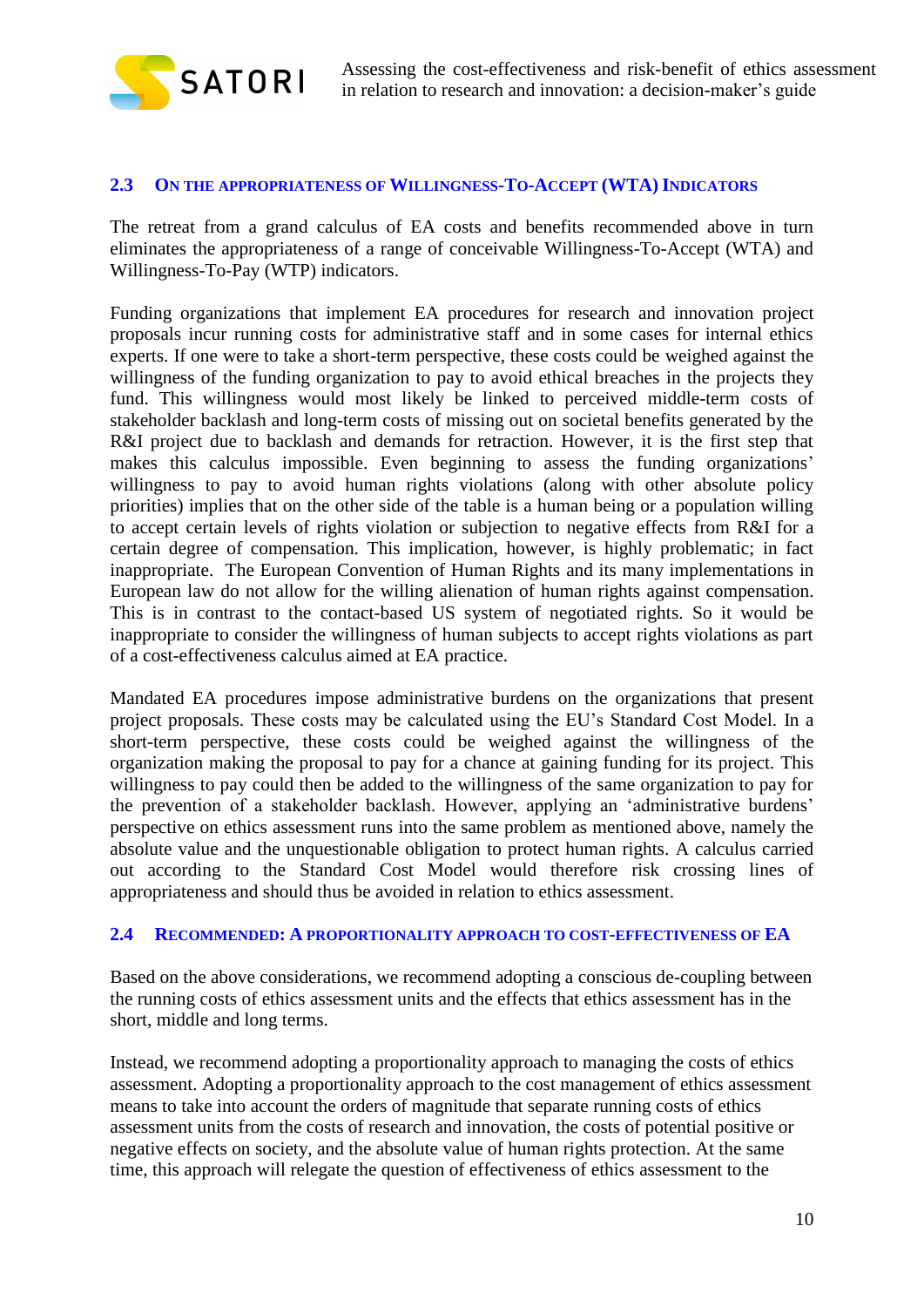

ongoing dialogue between different groups of ethics assessors and between ethics assessors and other stakeholders involved in the ethics assessment process. This approach follows current trends in related fields such as corporate social responsibility, where appraisal costs are also seen as a necessary and relatively small investment, which helps organizations to steer clear of much larger risks<sup>v</sup>. This approach also takes into account economic modelling, which indicates that the cost of gathering the data that would be necessary for a 'hard' evaluation of cost-effectiveness of ethics interventions is disproportionate to the potential gains from this knowledge<sup>vi</sup>; a research strand which also ends up ultimately recommending an approach that relies on negotiation over professional standards and norms.

Precisely what will be deemed 'proportionate' will necessarily be a matter of debate for each organization implementing ethics assessment procedures as part of their research and innovation management structure. The overall logic, however, is that the running costs of selfassessment and assessment of research proposals and innovation projects by professional ethics assessors should be weighed not only against the short-term overall costs of preparing proposals and projects, but also against those medium-term costs which are of an entirely different magnitude – the total investment in each project and the potential costs of stakeholder backlash – long-term costs – potential benefits and potential negative impacts, and absolute values – the protection of human rights. This approach dictates that ethics assessment is a necessary part of any management structure around research and innovation while the costs must remain 'proportionate' – as evaluated by stakeholders in a qualitative dialogue – to the level of investments, the magnitude of potential benefits, and the risks involved.

As a rule-of-thumb total quality appraisal costs in a successful company will be as high as 15- 20 pct. of total revenue<sup>vii</sup>. Ethics assessment seems to make up only a fraction of those costs. In the case studied that were done in preparation of this guide, none of the persons interviewed were able to provide a concrete estimate of the costs of their ethics assessment practice as a percentage of total running costs. Nevertheless, they all maintained that ethics assessment was worth the cost. Taking this assessment seriously, we maintain that a dialogical assessment of proportionality in each case is the best and most appropriate approach to managing the cost of ethics assessment in research and innovation.

A pragmatic solution to reaching a proportional cost level is to carry out a threshold analysis as a first step in any given set of procedures for ethics assessment. With a threshold analysis it is possible to assure that each research and innovation project or proposal only accrues a level of ethics assessment costs, which is proportionate to the risks involved in the project or proposal. This approach is adopted in the SATORI framework<sup>viii</sup> and is already implemented to a greater or lesser degree in many ethics assessment procedures; one notable example being the self-assessment embedded in the H2020 proposal template.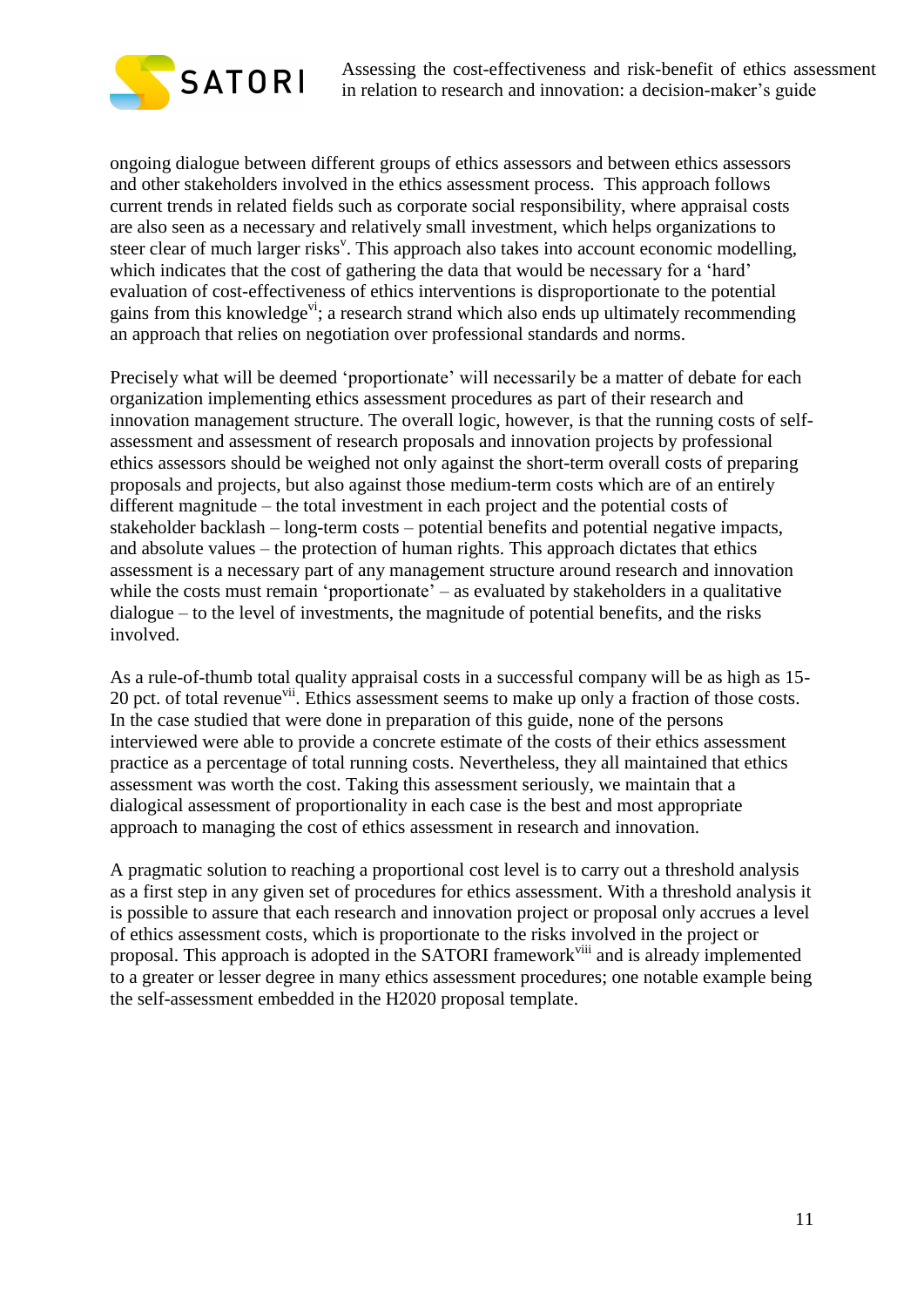

## <span id="page-11-0"></span>**3 MAXIMIZING COST-EFFECTIVENESS OF ETHICAL ASSESSMENT UNITS**

The ethical assessment unit (EAU) and the effectiveness of its procedures are crucial to organizations that aim to reap the benefits of not only ethics assessment but also of a culture of ethics more broadly. Even if these benefits are difficult to quantify, it is intuitively evident that the functions provided by an ethical assessment unit is a key element in the construction of a reliable organizational strategy for achieving a culture of ethics.

To be sure, the functions assigned to EAUs are multiple and vary across different contexts. To begin with, the concept of the 'ethical assessment unit' is a generic one adopted by the SATORI project to refer to a multitude of different types of organizations or suborganizations that perform ethical assessment of R&I either as a primary or secondary service. Such units include: **scientific integrity boards** internal to universities and **research ethics committees** (RECs) that support research institutions from the outside; **national science academies** (NSAs); **research funding organizations** (RFOs); **national ethics committees** (NECs); academic and professional **associations**; **civil society organizations** (CSOs); and units dedicated to **corporate social responsibility** (CSR) in industry.

While these EAU types work with different mandates, functional commonalities do exist (See SATORI D1.1). All ethical assessment thus ideally provide **a point in the flow of decisionmaking** where the desirability of an R&I project or program is considered from the point of view of **the general interests and values of society** rather than that of the **special interests of those who perform, fund, govern or benefit directly** from the project or program.

The underlying mechanisms through which each EUA performs this function also vary from one context to the other. However, any EAUs must be able to establish and maintain:

- *Independence* from the strategic considerations of the actors involved
- *Reliability* in the identification of ethical issues
- *Accountability* to the ethical profession, democratic institutions, and the public.

When considering the cost-effectiveness of EAUs, the factors to be taken into account are on the one hand the operational costs of the work of the unit and on the other hand the degree to which the prerequisites for the unit to perform its functions effectively are fulfilled. For example, organizations considering the adaptation of ethics assessment might consider foregoing the establishment of an EAU altogether, opting instead for self-assessment on the part of R&I leaders and managers. But while this would lower the costs of assessment considerably it would also violate the independence criterion for the performance of the function of an EAU. The example illustrates that there are limits to the flexibility of the EAU role beyond which cost considerations could lead to the wholesale dismantling of the function.

On the other hand, the flexibility of the EAU role also means that there is much that practitioners and organizational stakeholders may learn from each other across different organizational settings. In the following, we present qualitative considerations on how to maximize cost-effectiveness in EAUs as expressed by practitioners and organizational stakeholders. See also SATORI D4.1 and D4.2 for further detail.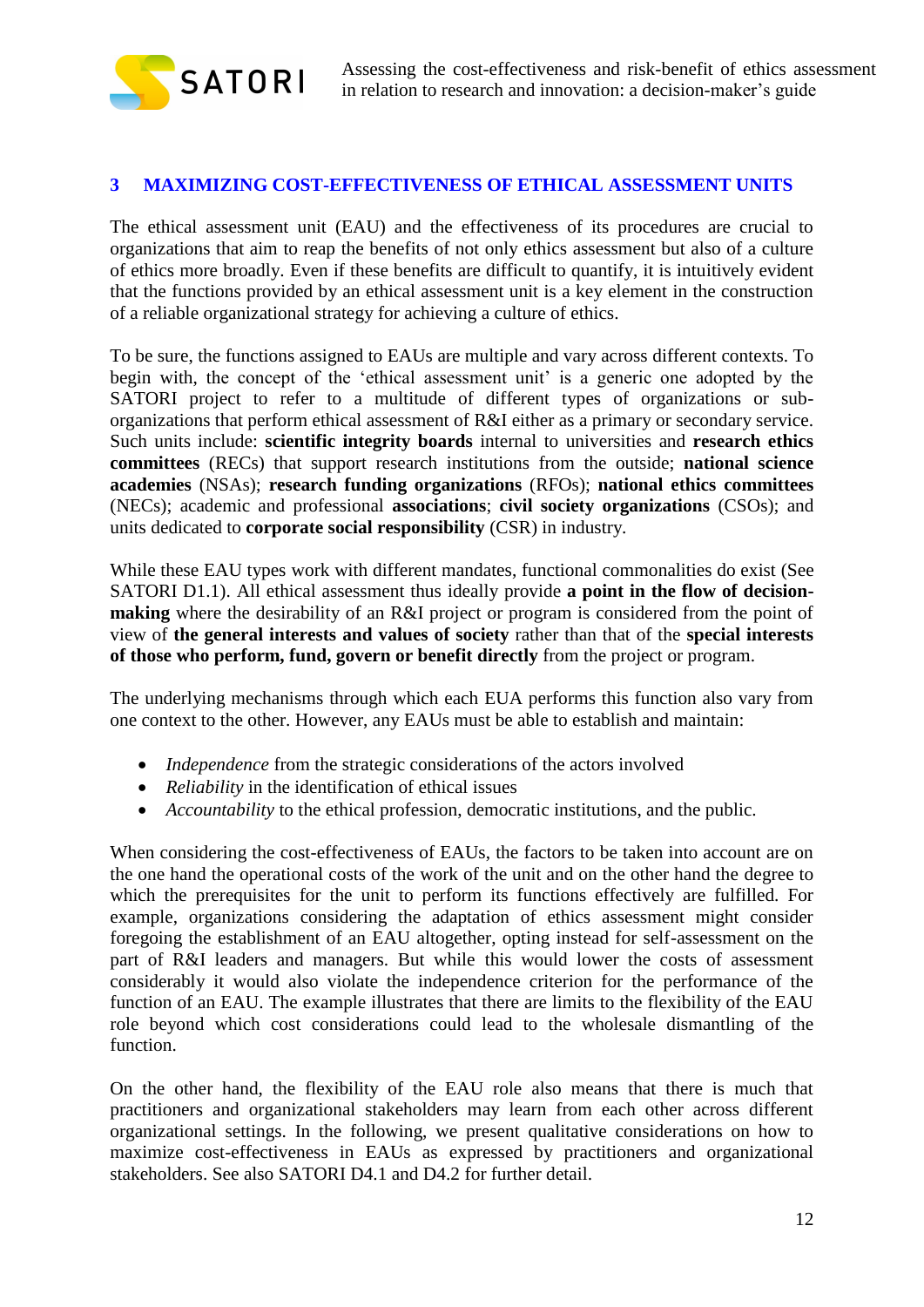

# <span id="page-12-0"></span>**3.1 CHOOSING AN EAU COST MODEL**

Decision-makers considering the implementation or improvement of an EAU may want to consider different cost models.

The two main variables that determine the cost models of different EAUs are the status of the EAU and the type of remuneration that ethics assessors receive when working in it. The EAU may either have independent status or be in-house. Ethics assessors may receive fixed salaries (rarely full-time), per-assessment fees, or no remuneration at all in the case of voluntary participation and/or participation as part of a broader job description. Each of the six resulting logical possibilities may be recognized among existing EAUs.

|                                     | <b>Salaries</b>                      | <b>Fees</b>         | No specific cost              |
|-------------------------------------|--------------------------------------|---------------------|-------------------------------|
| <b>In-house EAU</b>                 | in-house $\Box$ Ongoing<br>Dedicated |                     | in-house Distributed in-house |
|                                     | unit                                 | assessment program  | assessment practice           |
| <b>Independent EAU</b><br>Permanent |                                      | Network-based       | EA<br>integrated<br>1n        |
|                                     | independent body                     | assessment capacity | other services                |

## *Table 1. Cost model typology for EAUs*

For some types of EAUs there is a strong correspondence with a specific cost model. For example, national ethics committees will most likely have independent status with members receiving fixed (although not necessarily full-time) salaries. For other types there is greater diversity with regard to cost models. Scientific integrity boards may, for instance, be placed either in-house in a specific faculty or shared between faculties while its staff may participate voluntarily or for a per-assessment fee.

Choosing between different cost models is a decision that will be made in the intersection between one the one hand existing organizational and employment regulation, norms and practices and on the other hand quality considerations. The former will be different in each case. Some of the latter considerations are outlined below.

### <span id="page-12-1"></span>**3.2 SECURING INDEPENDENCE**

An EAU should be *composed* so as to ensure independence between each ethics assessors and project/program stakeholders, i.e. the R&I practitioners involved in projects, the funders who decide strategic investments and governors who promote R&I. The EAU as a unit should furthermore be *established* at arm's length from project/program stakeholders so as to prevent the practices of the unit being shaped by strategic considerations.

When attempting to construct an EAU with a proper degree of independence, each cost model outlined above has different trade-offs. At one end of the scale it is obvious that in-house ethics assessment carried out by voluntary participants as part of their general job description bears the risk that ethics assessor may be unable to prioritize ethics assessment properly due to time resource constraints or that peer pressure from colleagues may test the integrity of each assessor. At the other end of the scale fully independent EAUs with public funding and a legal mandate to intervene in the formation and funding of R&I projects/programs is more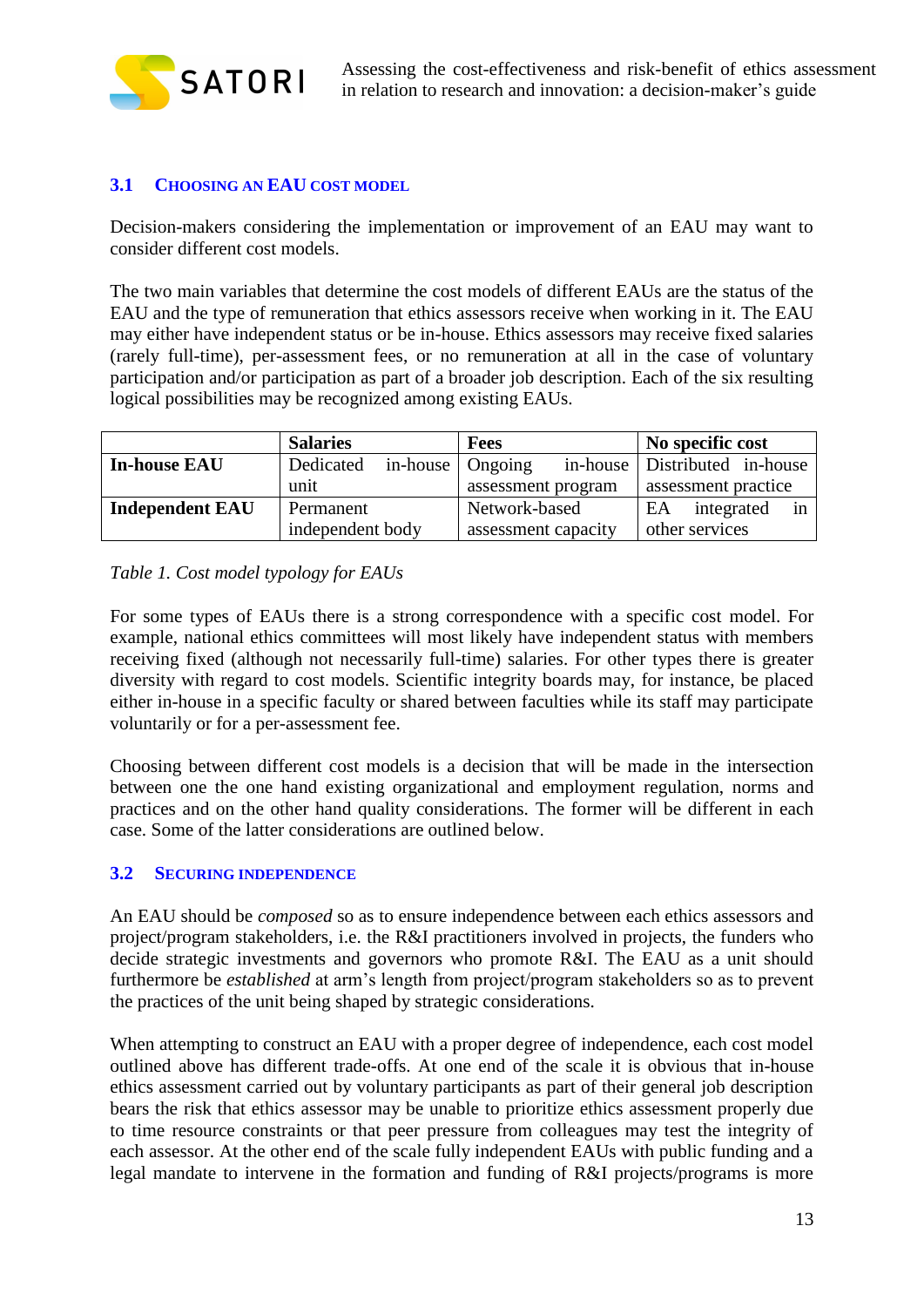

likely to develop a culture of independent assessment, but may at the same time attract opposition from outside stakeholders such as lobbyists and institutional competitors who may challenge the mandate of the EAU politically.

In each case, the challenge of implementing and EAU in a manner that balances considerations of costs against considerations of independence is to secure that appropriate safeguards are put in place to defend independence when it is challenged. In the case of the in-house voluntary cost model, *peer supervision* among ethics assessors may thus help each assessor to prioritize their time resources and to articulate effective responses to peer pressure. Likewise, in the case of independent assessment boards, *institutional oversight* from a dedicated parliamentary committee or a cross-ministerial board of governors may help shift political pressure away from the EAU and to maintain a broad base of legitimacy.

## <span id="page-13-0"></span>**3.3 SECURING RELIABILITY**

An EAU should be *composed* so that it is able to reliably identify ethical issues with regard to both conduct and impacts of R&I projects/program. EAUs should further have *access* to all information regarding R&I projects/programs necessary to anchor ethical assessments in the specifics of the project or program. Naturally, it should also be *organized* so as to deliver output at a reliable pace and cost.

Composition, access privileges and organization should ensure that the EAU is:

### **Competent as regards ethical analysis**

The title of 'ethicist' is not a protected title and should not be. Many aspects of ethical analysis have to do with intuition and experience and are not necessarily standardisable. Still any EAU should have as part of its group composition people who are well versed in ethical principles, the history of ethical assessment development, and methods and practices in ethical assessment.

### **Able to assess and question the technical aspects of science**

Ethical assessment is not a scientific method assessment. However, when it comes to the identification of ethical issues, both in terms of conduct and impact, the devil is often in the detail. EAUs must therefore be able to follow the intricacies of the technical planning of R&I projects and programs in order to identify specific risks of ethical transgression in a specific and practical manner. EAU group composition should therefore include people with the necessary expertise to follow technical aspects of R&I method and planning. EAU groups should furthermore have access to the necessary information to make these assessments; preferably with the possibility to make further inquiries in direct dialogue with the R&I practitioners in question. The standardized SATORI approach (see SATORI D6.2) may provide overall guidance to ethics assessors, but cannot substitute for professional training and learning.

### **Experienced in providing practical solutions to ethical issues**

While academic ethical expertise is a necessary as part of group composition, experience in creating practical solutions to ethical problems in R&I is equally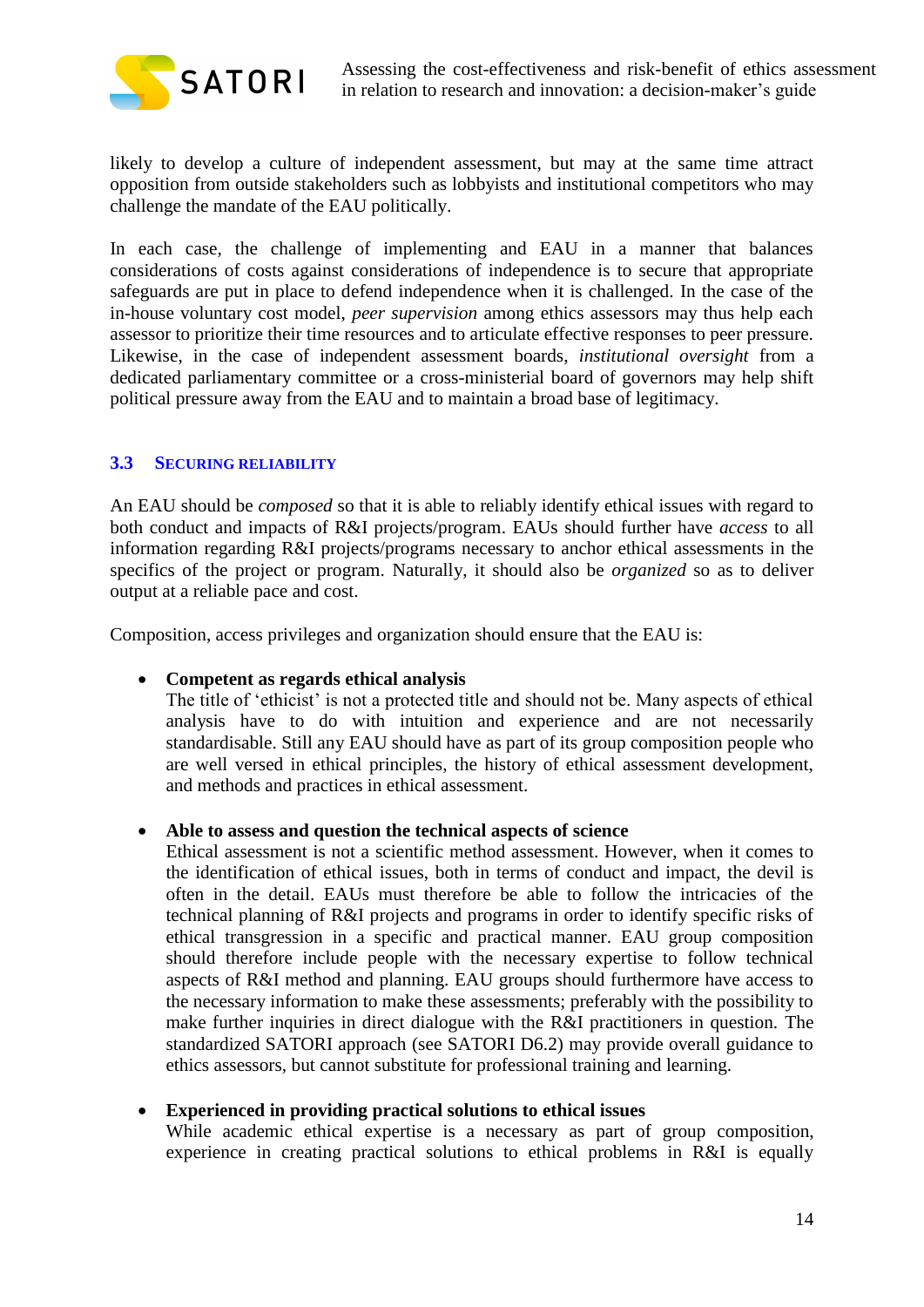

necessary to ensure that the EAU is able to make reliable recommendations about how to solve ethical problems.

**Diverse in terms of professional and social backgrounds**

Understanding R&I in societal and environmental context is an essentially transdisciplinary undertaking. While no EAU can include expertise on all relevant aspects of R&I in context, group composition and assessment practice should ensure that the EAU has the possibility to reflect on not only technical and narrowly defined 'ethical' issues, but also economic, legal, social, historical, environmental and/or other 'fringe' aspects of R&I. Achieving such diversity of perspectives also demands compositional diversity in terms of gender, age, and ethnicity.

## **Representative of the communities affected by the R&I it assesses**

EAUs should work actively to deconstruct possible group think, elite bias and/or agenda capture by involving non-expert representatives of the communities affected by R&I – either directly in the R&I activities or indirectly from the impacts of R&I. Some ways of achieving such representation include the involvement of non-expert citizens as members of the EAU – in temporary positions to avoid 'expertification' – or the addition of citizens' panels – also with temporary memberships. Individual EAUs may wish to experiment with more advanced forms of citizens' participation<sup>ix</sup>. As an aside it should be noted that in this context citizen representation is preferable to quantifiable examinations of citizens' views, such as Willingness-To-Pay and Willingness-To-Accept indicators. Such indicators in most cases risk serving as an extension and consolidation of group biases and thus do not reap the benefits of the outsider point of view provided by various citizens' participation methods.

# <span id="page-14-0"></span>**3.4 SECURING ACCOUNTABILITY**

EAUs must be accountable for the assessments and recommendations, but mechanisms for securing accountability must be constructed so as to avoid pressures on the EAU to conform to the strategic outlooks of the special interests involved. Already mentioned is the ability to **separate institutional oversight over EAUs from the strategic decision-making through**  which **R&I** is promoted. At the same time, it is necessary that the work of the EAU is made open to **scrutiny by international peers** in the ethics profession and that ethical assessors have the opportunity to receive **peer supervision**. This **openness should extend to the public in general**, which must be able to scrutinize the work of the EAU.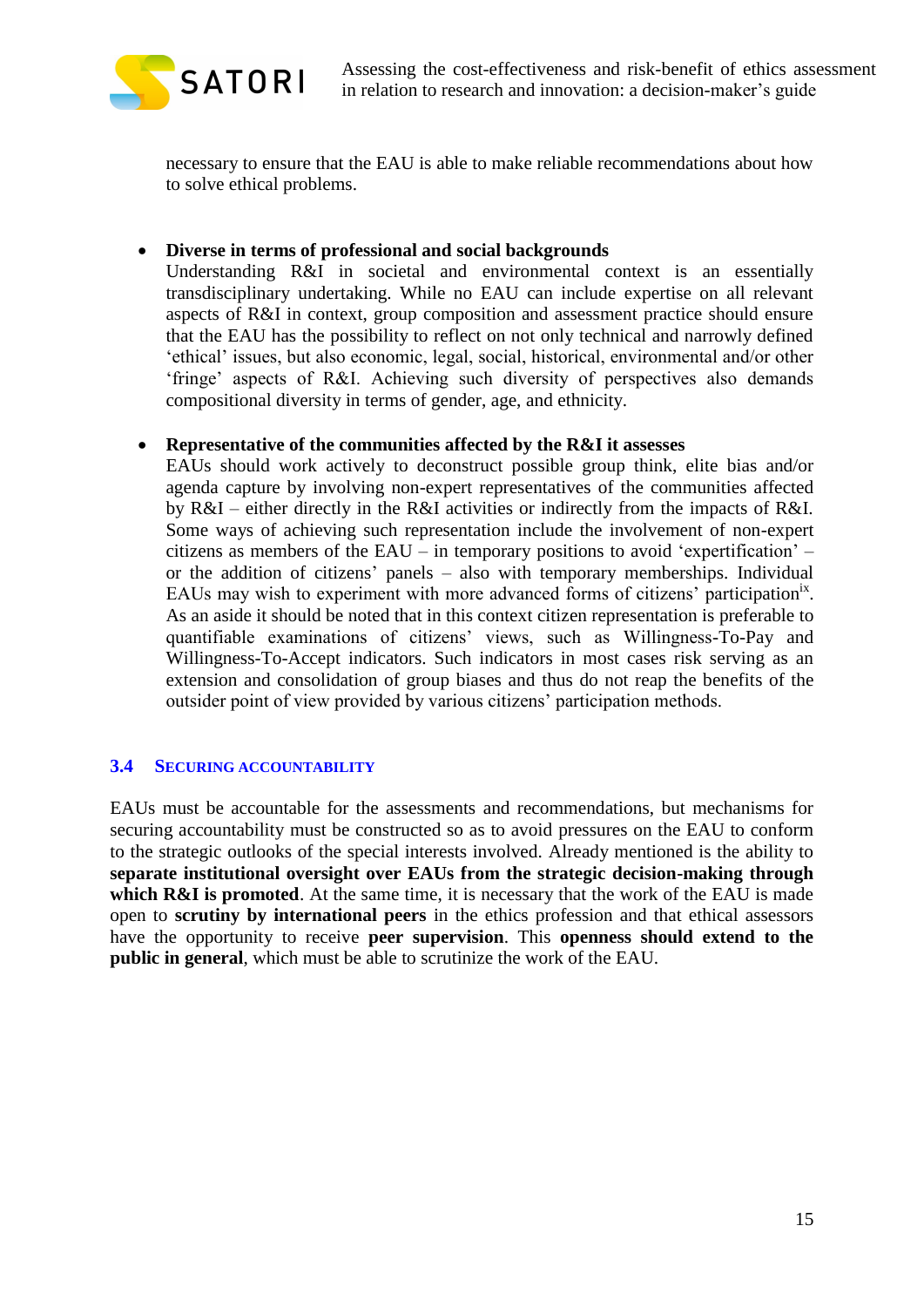

# <span id="page-15-0"></span>**4 THE EAU AS AN ELEMENT OF A BROADER ETHICS PROGRAM**

If implemented properly, an EAU in an organization or a network of organizations is a highly effective means of providing a point in the decision-making process where R&I projects or programs are assessed from the point of view of the general interests of society. However, even the most effective EAU can, if treated as a 'silver bullet' solution to the question of ethics in and between R&I organizations, only provide moderate results in terms of changed behaviour and outcomes.

An EAU that alone bears the responsibility for securing ethical conduct and outcomes of R&I in a specific organization or network will very likely end up the defender of ethical considerations as opposed to strategic concerns. Recent research thus shows that even a wellfunctioning EAU if implemented alone can only hope to make slight changes to organizational culture<sup>x</sup>.

To reap the full potential of implementing an EAU, decision-makers must view the EAU as an element of an arsenal of possible 'ethics interventions', which may be implemented as part of a broader effort to align the overall strategy and quality assurance approaches of the organization or network with ethical considerations<sup>xi</sup>.

We do not yet have strong empirical data on how to influence the ethical aspects of behaviour and outcomes in R&I-specific. But data from a broad selection of organization have identified the following **nine ethics intervention types** as being **cumulatively effective** in preventing unethical behaviour, which means that the more of these interventions are implemented in a specific organization or network in parallel, the greater the influence on behaviour.

Below these nine intervention types are listed in order of priority, i.e. if decision-makers have to choose they should start from the top and implement as many interventions as possible $x^{iii}$ .

| Codes of ethics                       | Ethics office $(r)$      |
|---------------------------------------|--------------------------|
| Training and communication            | Ethics report line       |
| Accountability policies               | Incentive policies       |
| Monitoring and auditing               | Pre-employment screening |
| Investigation and corrective policies |                          |

The cumulative effectiveness of ethics interventions makes sense if one considers ethics as an element of overall quality assurance and strategic implementation. Quality and strategic alignment are both complex endeavours which organizational leadership must pursue via multi-pronged strategies ranging from recruitment policies to meeting culture adjustment to user involved and on and on. Achieving a culture of ethics in an organization is no different in so far as ethics only becomes a part of the culture if it becomes inescapable to leaders and employees alike. Mutually reinforcing, the different elements of an ethics program mean that high and low-level decision-makers are met with ethical demands at every turn, which leads over time to the routinization and entrenchment of ethics as an element of organizational culture. As an aside, such routinization is likely to raise the cost-effectiveness ratio of ethics over time since start-up costs are eliminated once ethical considerations become institutionalized in informal exchanges within the organization $\frac{x}{i}$ .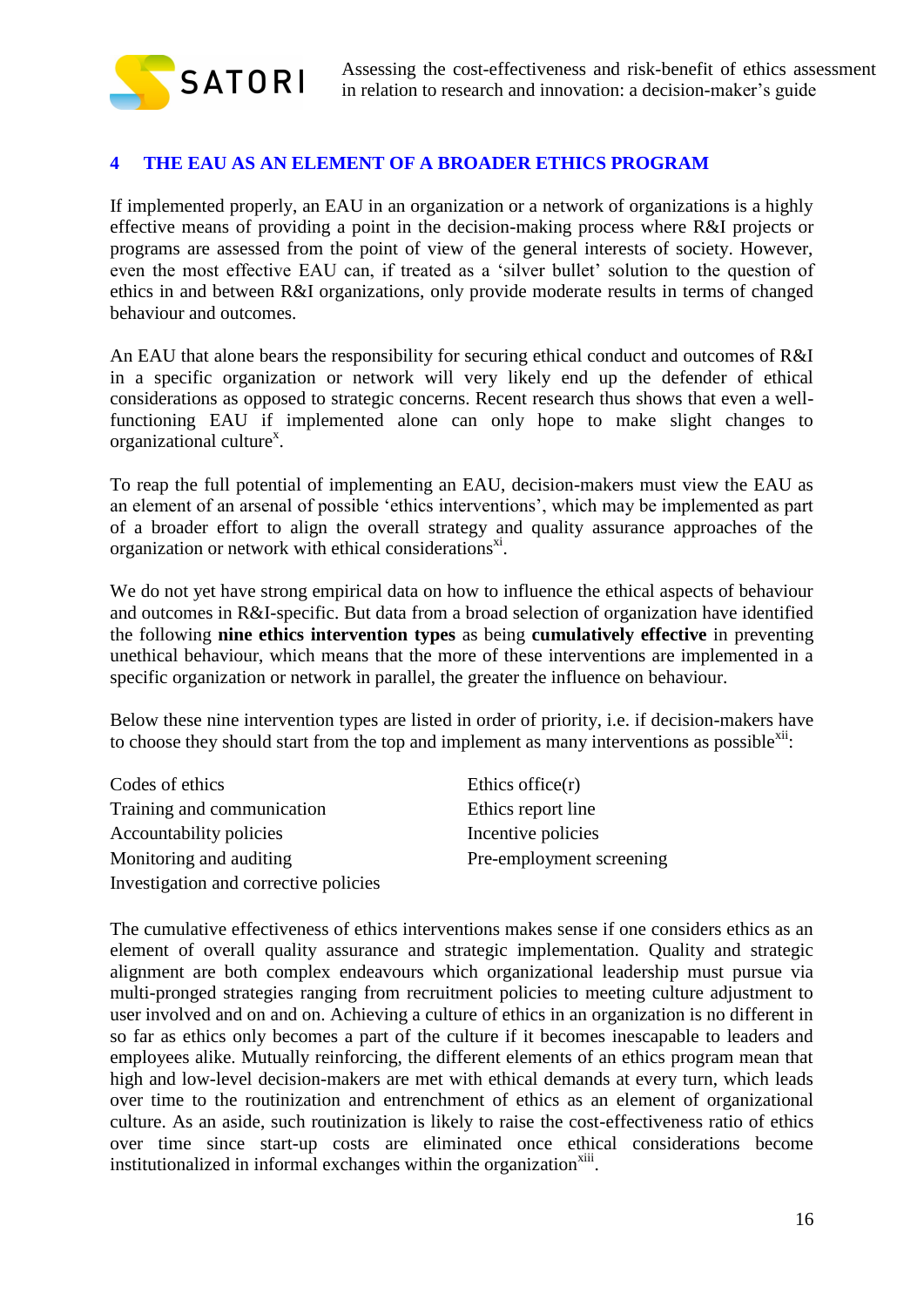

# <span id="page-16-0"></span>**5 ETHICS ASSESSMENT AS AN ELEMENT OF RISK MANAGEMENT**

Ethics assessment produces the risk that R&I projects may be stopped, but also enables risk management of both internal and external risks. Ethics assessment is therefore viewed – especially in industry – as an element of risk management. This perspective may meaningfully be adopted by decision-makers in R&I considering the risk and benefits involved in embarking on the implementation of an ethics assessment as part of an ethics strategy for an organization or network.

**Internal risks** specific to ethical aspects of R&I have to do with **staff morale**. Moral distress, i.e. the experience that the tasks set out by management violate the values held by staff, has been shown to affect productivity in some non-R&I organizations<sup>xiv</sup>, and there is no immediately appealing reason to expect different results from R&I organizations and networks. Ethical assessment may help to raise red flags before such effects occur.

**External risks** specific to the ethical aspects of R&I have to do not only with **libel risks**, but also with the broader process of **judgment in the eye of the public**. Such risks may be incurred by individuals, organizations, networks or institutions involved in R&I decisionmaking both in relation to R&I conduct and outcomes. Risks include lawsuits, 'earning surprises', reputation damage, and damage to the relationships between R&I actors and their stakeholders broadly speaking.

Case studies conducted for SATORI D5.1 furthermore shows that organizations that implement ethics programs as an element of risk management may also improve their ability to identify opportunities, i.e. potential benefits of R&I projects and programs that might otherwise have been overlooked. This is due to the fact that the multifaceted analyses and reflections that go into an ethics assessment may induce R&I practitioners to consider otherwise overlooked dimensions of the impacts their projects.

|                                       | <b>Ethics committee</b><br>in a research<br>funding<br>organization     | <b>Responsibility</b><br>committee in a<br>national science<br>academy          | <b>Ethics committee</b><br>in a research<br>institution | <b>Ethical impact</b><br>assessment in an<br><i>industrial</i><br>organization |
|---------------------------------------|-------------------------------------------------------------------------|---------------------------------------------------------------------------------|---------------------------------------------------------|--------------------------------------------------------------------------------|
| <b>Risks of</b><br>non-<br>assessment | Public scandals,<br>inability to fund<br>R&I in ethical<br>'grey areas' | Misuse of research<br>results through<br>appropriation for<br>military purposes | Moral distress;<br>reputational<br>damage.              | Costs to the<br>community, shut-<br>down and/or lost<br>opportunities,         |
| <b>Risks of</b><br>assessment         | Loss of research<br>opportunities                                       | Loss of research<br>opportunities                                               | Ruling out<br>beneficial research                       |                                                                                |
| <b>Perceived</b><br>benefits          | <b>Enhanced</b> license-<br>to-operate for the<br>organization.         | <b>Enhanced freedom</b><br>of research under<br>responsibility<br>criteria      | Prevention of<br>(future) harm                          | <b>Enhanced</b> risk<br>management in<br>relation to R&I<br>projects           |

*Table 2. Risks in relation to ethics assessment implementation. Source: SATORI D5.1*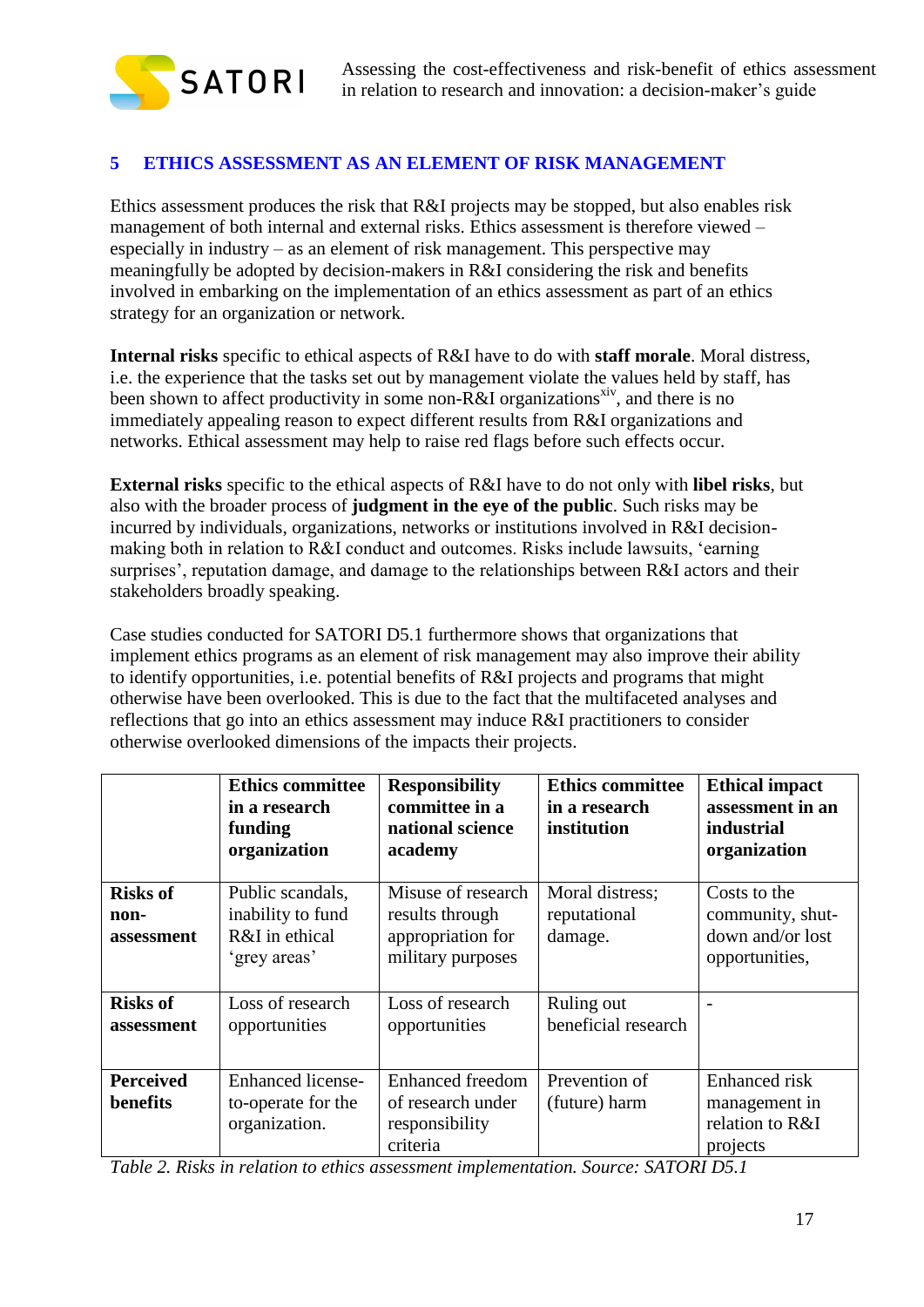

# <span id="page-17-0"></span>**6 ETHICS REGULATION VS INTERNAL ETHICS PROGRAMS**

Many public sector decision-makers in Europe believe that public regulation is among the most effective intervention when it comes to securing ethical conduct<sup>xv</sup>. However, while no specific data exist about the effects of external regulation on the ethics of conduct and outcomes of R&I projects, research indicates that the effectiveness of regulation may be overrated.

If ethics regulation is not supported by ethics interventions in the organizations or networks subject to the regulation the external regulation may have **only limited effects** on the perceptions of leaders and staff as to what counts as 'ethical' or 'unethical' behaviour<sup>xvi</sup>.

Consequently, if ethics regulation is unsupported by ethics interventions in the organization, then to achieve the intended effects of the regulation, compliance monitoring must also be demanded. Compared to the costs of implementing a culture of ethics through organizational ethics programs, however, modelling research indicates that **mandatory compliance monitoring is much less cost-effectivexvii** .

To be sure, evidence about the costs and effectiveness of external regulation vs. internal ethics programs is scarce, and the indications above should be taken as just that. Most likely, external regulation could and should be seen as yet another factor that may improve the effectiveness of ethics programs without being overrated as a 'silver bullet' solution to the challenge of achieve ethical conduct and outcomes of R&I.

# <span id="page-17-1"></span>**7 AVOIDING MISTAKEN APPLICATIONS OF COST-EFFECTIVENESS TO EA**

Based on inputs from experts and the research that went into this framework, the SATORI project wishes to warn against three common misconceptions that decision-makers should avoid when considering the implementation of ethics assessment:

- *It is impossible to make direct comparisons of the cost-effectiveness of different forms of ethical assessment due their differences in terms of goals, mandates, and impacts.*
- *Even superficially identical assessment approaches may have very different effectiveness parameters and thus cannot be compared in terms of monetary costs*
- *Adopting a cost-effectiveness perspective on ethics assessment should not lead to a narrow focus on operational costs. It is important to also include considerations of the effects – positive and negative – of the assessment on research and innovation as well as effects of the research and innovation on society more broadly. The costeffectiveness perspective thus should not be divorced from a broader risk-benefit perspective.*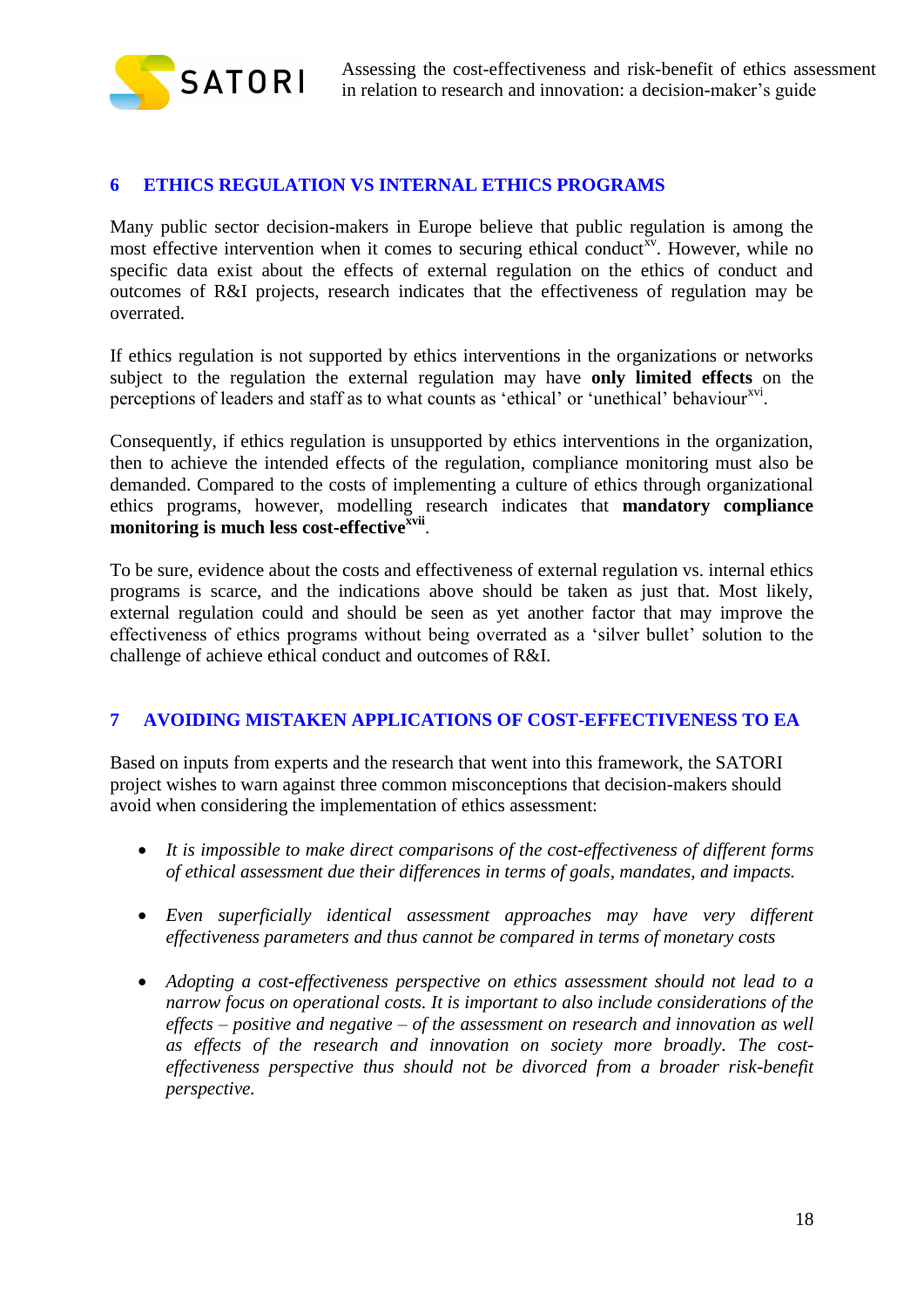

# <span id="page-18-0"></span>**8 CONCLUSIONS**

This report has provided a guide by which decision-makers considering the implementation of ethical assessment in relation to R&I projects or programs may break down the questions of cost-effectiveness and risk-benefit of ethics assessment into manageable chunks.

The report has provided an overall framework of interlinked assumptions about the costs and risks, effects and benefits in relation to ethical assessment and ethical impact assessment of R&I. This framework helps to clarify that while operational costs of ethical assessment units are easily quantifiable and most of the other costs and benefits involved in ethical assessment of R&I are not, this should not trick decision-makers into treating operational costs as the only relevant variable.

When placed in a broader framework of the costs and possible benefits that pertain not only to the ethical assessment itself, but to the R&I projects and programs under assessment, the operational costs of EAUs are in many cases dwarfed by other costs as well as possible gains. In terms of the implementation costs, operational costs of EAUs will often be insignificant in comparison with the ancillary costs of ethics training of staff and other ethics programs costs, not to mention the costs of R&I projects. In terms of possible gains from ethical assessment, there is also in each case the potential that the gains from successful R&I-based products or processes may entirely overshadow the costs of ethical assessment just. The same goes for the losses which ethical assessment may help to prevent in terms of retraction costs, libel costs, losses from damaged reputation and other consequences of R&I projects and products suffering the ethical judgment of society.

The main risk that arises when applying ethical assessment to R&I is that research in 'grey areas' may not be approved. But this risk should be weighed against the possibility that ethical assessment, by shaping R&I plans, may help to point projects or programs towards new application areas or induce design improvements, which would otherwise have been overlooked. From this risk management perspective, funding ethical assessment may be seen as a wager on the potential for new opportunities to arise out of it.

All of this should not be seen as a sales pitch for ethical assessment. Rather, the guide has attempted firstly to provide a more realistic and therefore more complicated picture of what decision-makers need to take into account when considering the implementation of ethical assessment in one form or the other. Secondly, the guide has attempted to break down this more complicated outlook into smaller bits.

The guide has thus provided concrete reflections about costs models of ethical assessment units and how the choice of cost model can be moderated by quality considerations regarding the independence, reliability and accountability of the unit.

The guide has further provided food for thought regarding the possible benefits of implementing ethical assessment as part of a broader ethics program; as part of a risk management strategy; and as a necessary compliment to external regulation. The guide has thus provided a pathway of reflection by which decision-makers may circumvent the pitfalls of an overly simplified application of cost-effectiveness and risk-benefit considerations to ethical assessment of R&I.